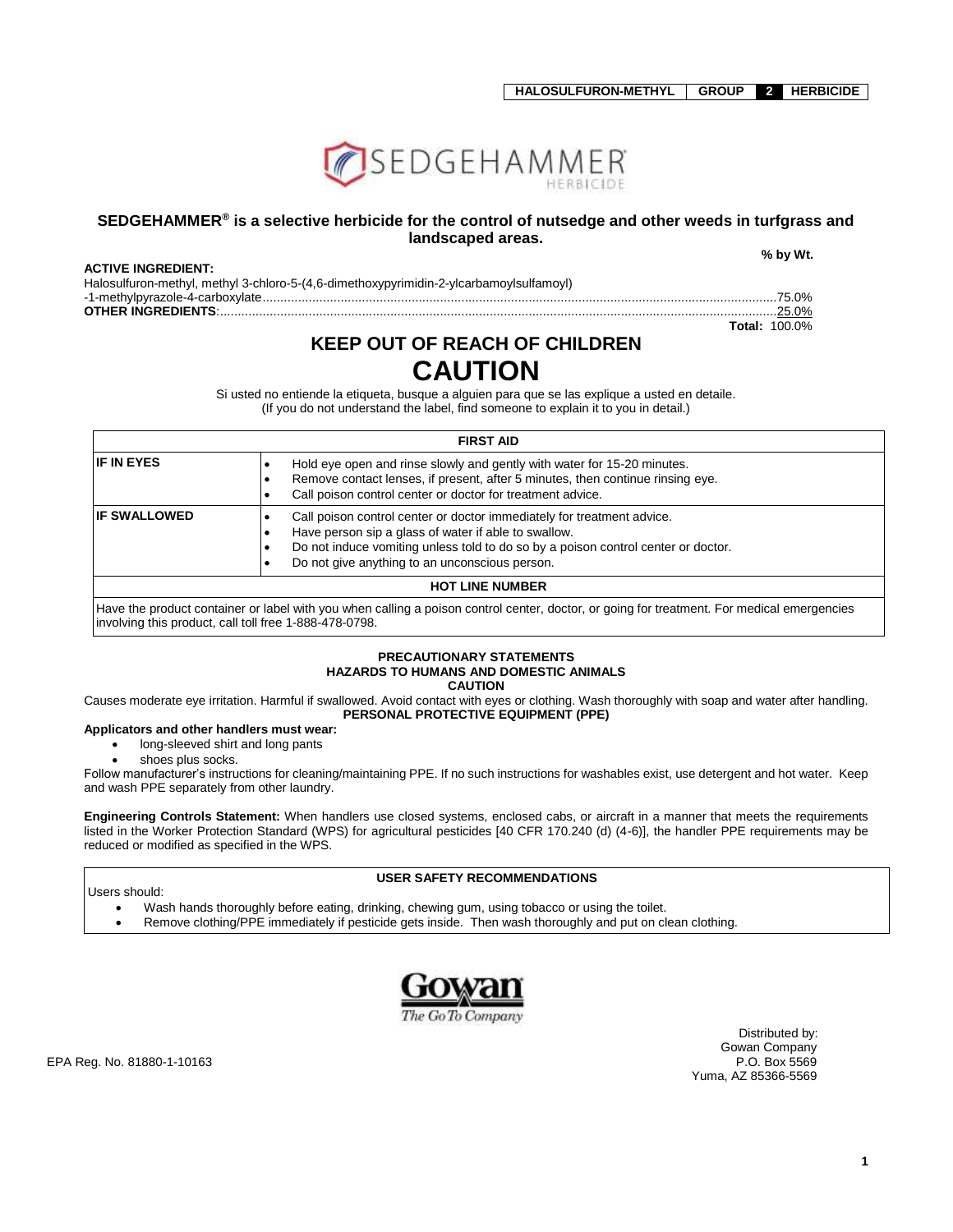#### **ENVIRONMENTAL HAZARD SECTION OF PRECAUTIONARY STATEMENTS**

#### **GROUNDWATER ADVISORY**

This product is toxic to non-target vascular plants. Do not apply directly to water, to areas where surface water is present or to intertidal areas below the mean high water mark. Do not contaminate water when cleaning equipment or disposing of equipment washwaters.

Halosulfuron-methyl is known to leach through soil into ground water under certain conditions as a result of label use. This chemical may leach into ground water if used in areas where soils are permeable, particularly where the water table is shallow.

#### **SURFACE WATER ADVISORY**

This product may impact surface water quality due to runoff of rain water. This is especially true for poorly draining soils and soils with shallow ground water. This product is classified as having high potential for reaching surface water via runoff for several months or more after application. A level, well-maintained vegetative buffer strip between areas to which this product is applied and surface water features such as ponds, streams, and springs will reduce the potential loading of halosulfuron-methyl from runoff water and sediment. Runoff of this product will be greatly reduced by avoiding applications when rainfall or irrigation is expected to occur within 48 hours.

#### **AGRICULTURAL USE REQUIREMENTS**

Use this product only in accordance with its labeling and with the Worker Protection Standard, 40 CFR Part 170. This Standard contains requirements for the protection of agricultural workers on farms forests, nurseries, and greenhouses, and handlers of agricultural pesticides. It contains requirements for training, decontamination, notification and emergency assistance. It also contains specific instructions and exceptions pertaining to the statements on this label about personal protective equipment (PPE) and restricted-entry interval. The requirements in this box only apply to uses of this product that are covered by the Worker Protection Standard.

Do not enter or allow worker entry into treated areas during the restricted entry interval (REI) of 12 hours.

PPE required for early entry into treated areas that is permitted under the Worker Protection Standard and that involves contact with anything that has been treated, such as plants, soil or water, is:

- Coveralls
- Chemical resistant gloves made of any waterproof material
- Shoes plus socks

### **NON-AGRICULTURAL USE REQUIREMENTS**

The requirements in this box apply to uses of this product that are NOT within the scope of the Worker Protection Standard for agricultural pesticides (40 CFR Part 170). The WPS applies when this product is used to produce agricultural plants on farms, forests, nurseries, or greenhouses.

Keep people off treated areas until spray solution has dried.

### **DIRECTIONS FOR USE**

It is a violation of Federal law to use this product in a manner inconsistent with its labeling. Do not apply this product in a way that will contact workers or other persons, either directly or through drift. Only protected handlers may be in the area during application. For any requirements specific to your State or Tribe, consult the agency responsible for pesticide regulation.

#### **WINDBLOWN SOIL PARTICLES**

SEDGEHAMMER has the potential to move off-site due to wind erosion. Soils that are subject to wind erosion usually have a high silt and/or fine to very fine sand fractions and low organic matter. Other factors which can affect the movement of windblown soil include the intensity and direction of prevailing winds, vegetative cover, site slope, rainfall, and drainage patterns. Avoid applying SEDGEHAMMER if prevailing local conditions may be expected to result in off-site movement.

#### **NON-TARGET ORGANISM ADVISORY**

This product is toxic to plants and may adversely impact the forage and habitat of non-target organisms, including pollinators, in areas adjacent to the treated area. Protect the forage and habitat of non-target organisms by minimizing spray drift.

#### **PRODUCT INFORMATION**

SEDGEHAMMER is a water dispersible granule (WDG) that selectively controls broadleaf weeds and nutsedges such as purple and yellow nutsedge in established lawns, ornamental turfgrass, and landscaped areas. SEDGEHAMMER can be applied to commercial and residential turf and on other non-crop sites including: airports, campgrounds, cemeteries, fairgrounds, fence rows, fallow areas, fuel storage areas, golf courses, landscaped areas, established woody ornamentals in landscape areas, lumberyards, public recreation areas, race tracks, residential property, rights-of-way, roadsides, school grounds, sod or turf seed farms, sports fields, tank farms and tennis courts.

#### **WEED RESISTANCE STATEMENT**

SEDGEHAMMER contains a (Group 2) herbicide. Any weed population may contain or develop plants naturally resistant to (Group 2) Halosulfuron-methyl herbicides. Weed species with acquired resistance to (Group 2) Halosulfuron-methyl may eventually dominate the weed population if (Group 2) Halosulfuron-methyl herbicides are used repeatedly in the same field or in successive years as the primary method of control for targeted species. This may result in partial or total loss of control of those species by SEDGEHAMMER or other (Group 2) herbicides. Suspected herbicide-resistant weeds may be identified by these indicators:

- Failure to control a weed species normally controlled by the herbicide at the dose applied, especially if control is achieved on adjacent weeds;
- A spreading patch of non-controlled plants of a particular weed species; and
- Surviving plants mixed with controlled individuals of the same species.

To delay herbicide resistance consider:

 Rotate the use of (Sedgehammer Herbicide) or other Group (2) herbicides within a growing season sequence or among growing seasons with different herbicide groups that control the same weeds in a field.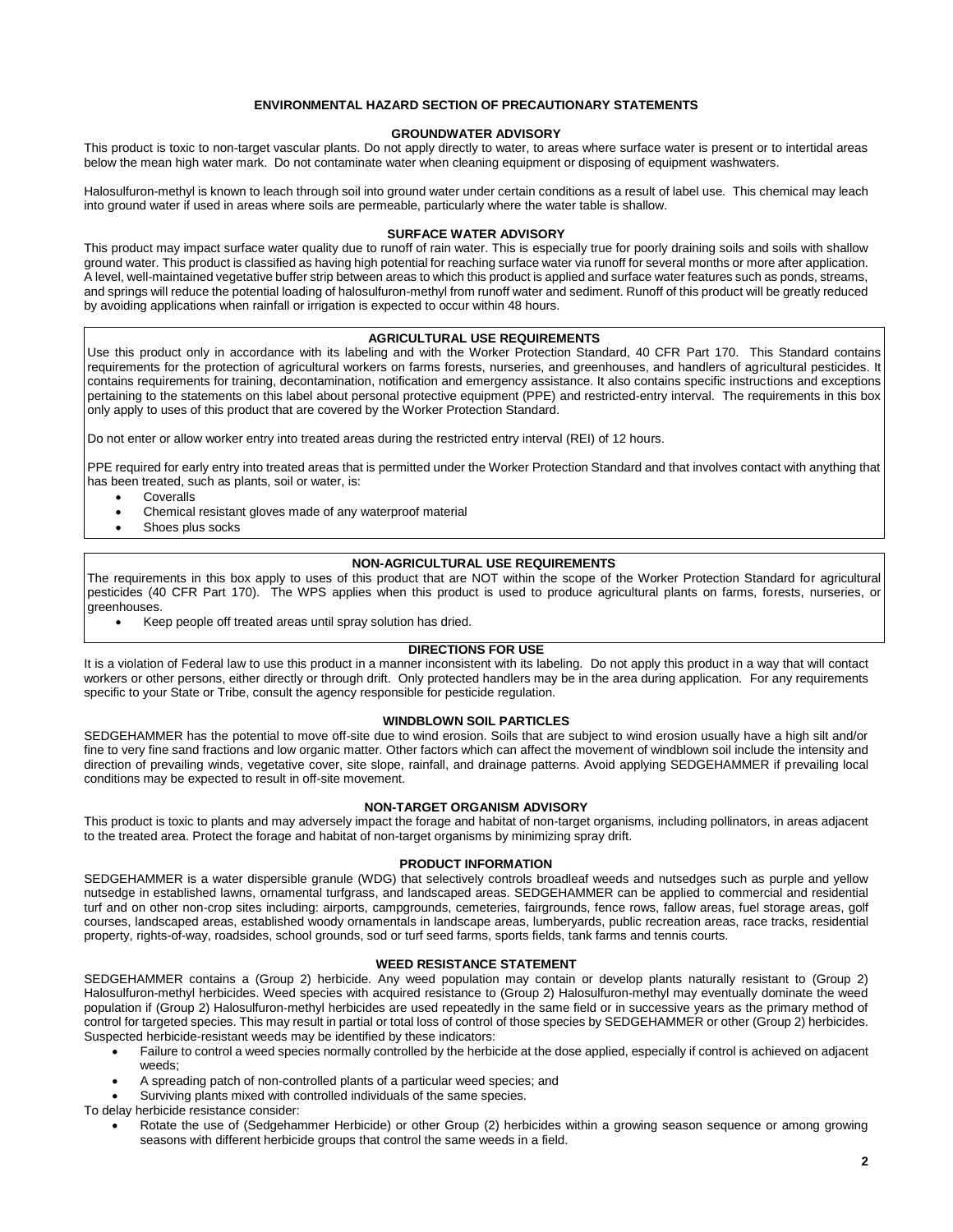- Use tank mixtures with herbicides from a different group if such use is permitted; where information on resistance in target weed species is available, use the less resistance-prone partner at a rate that will control the target weed(s) equally as well as the more resistance-prone partner.
- Consult your local extension service or certified crop advisor if you are unsure as to which active ingredient is currently less prone to resistance.
- Adopt an integrated weed-management program for herbicide use that includes scouting and uses historical information related to herbicide use and crop rotation, and that considers tillage ( or other mechanical control methods), cultural ( e.g., higher crop seeding rates; precision fertilizer application method and timing to favor the crop and not the weeds), biological (weed-competitive crops or varieties) and other management practices.
- Scout before and after herbicide application to monitor weed populations for early signs of resistance development. Indicators of possible herbicide resistance include:
	- (1) failure to control a weed species normally controlled by the herbicide at the dose applied, especially if control is
		- achieved on adjacent weeds;
		- (2) a spreading patch of non-controlled plants of a particular weed species;
		- (3) surviving plants mixed with controlled individuals of the same species.
- If resistance is suspected, prevent weed seed production in the affected area by an alternative herbicide from a different group or by a mechanical method such as hoeing or tillage. Prevent movement of resistant weed seeds to other fields by cleaning harvesting and tillage equipment when moving between fields, and planting clean seed.
- If a weed pest population continues to progress after treatment with this product, discontinue use of this product, and switch to another management strategy or herbicide with a different mode of action, if available.
- Contact your local extension specialist or certified crop advisors for additional pesticide resistance-management and/or integrated weed-management recommendations for specific crops and weed biotypes. For further information or to report suspected resistance or lack of performance, you may contact Gowan Company at 1-800-883-1844.
- For mixtures of herbicides remind the user that each listed weed may not be controlled by multiple mechanisms of action.

### **SPRAY DRIFT**

- **Boom-less Ground Applications:** Applicators are required to use a Medium or coarser droplet size (ASABE S572.1) for all applications.
	- Do not apply when wind speeds exceed 10 miles per hour at the application site.
	- Do not apply during temperature inversions.

**Boom-less Ground Applications:**

### **SPRAY DRIFT ADVISORIES**

Setting nozzles at the lowest effective height will help to reduce the potential for spray drift.

### **APPLICATION EQUIPMENT AND INSTRUCTIONS**

Calibrate application equipment prior to application of this product. Application should be uniform and of sufficient volume to avoid streaking or skips. Spray the target weeds thoroughly and wet the entire leaf surface of the undesirable plants. Avoid excessive overlap of the spray.

**Instructions for water dispersible granule in 1.3 oz bottle:** Mix 0.9 gram of this product (using the 0.9 gram measuring scoop provided) in one or two gallons of water to treat 1000 square feet. Add 2 teaspoons (1/3 fluid ounce) of nonionic surfactant per gallon of water. Ensure the product is measured as a level scoop and not rounded.

### **ADJUVANTS**

Always use 0.25-0.5 percent v/v of a nonionic surfactant (1-2 quarts per 100 gallons of spray solution) for broadcast applications. For high volume applications, DO NOT exceed 1 quart of surfactant per acre. Use only nonionic surfactants that contain at least 80 percent active material.

### **MIXING INSTRUCTIONS**

This product can be tank mixed with Glyphosate herbicide for application as a directed spray in landscaped or fallow areas. Tank mix with Glyphosate herbicide in landscape and fallow areas and turf renovation. Do not exceed the specified amount of surfactant due to the potential for turf injury at higher rates. It is the pesticide user's responsibility to ensure that all products in the listed mixtures are registered for the intended use. Users must follow the most restrictive directions for use and precautionary statements of each product in the tank mixture.

### **USE PRECAUTIONS**

- For best results, do not mow turf for 2 days before or 2 days after application.
- For best results, use the lower rate in light infestations and the higher rate in heavy infestations.
- Avoid applications when rainfall is forecasted to occur within 4 hours.
- This product can be used on seeded, sodded, or sprigged turfgrass that is well established. Allow the turf to develop a good root system and uniform stand before application.
- Treated areas can be overseeded with annual or perennial ryegrass or bermudagrass, 2 weeks after application.
- Color plants or herbaceous ornamentals may be injured when transplanted into landscaped areas treated with SEDGEHAMMER.
- Avoid application of SEDGEHAMMER when turfgrass or nutsedge is under stress since turf injury and poor nutsedge control may result.

#### **USE RESTRICTIONS**

- No more than 4 applications can be made per year with a minimum of 14 days between applications.
- Do not exceed 5 1/3 oz by weight of this product (0.25 lb active ingredient) per acre per 12 month period.
- Do not apply as an over-the-top spray to desirable flowers, ornamentals, vegetables, shrubs or trees.
- Do not apply this product to golf course putting greens.
- Do not apply this product through any type of irrigation system.
- Do not apply this product by air.
- Do not exceed the specified amount of surfactant due to the potential for turf injury at higher rates. Refer to the surfactant label and observe all precautions, mixing and application instructions.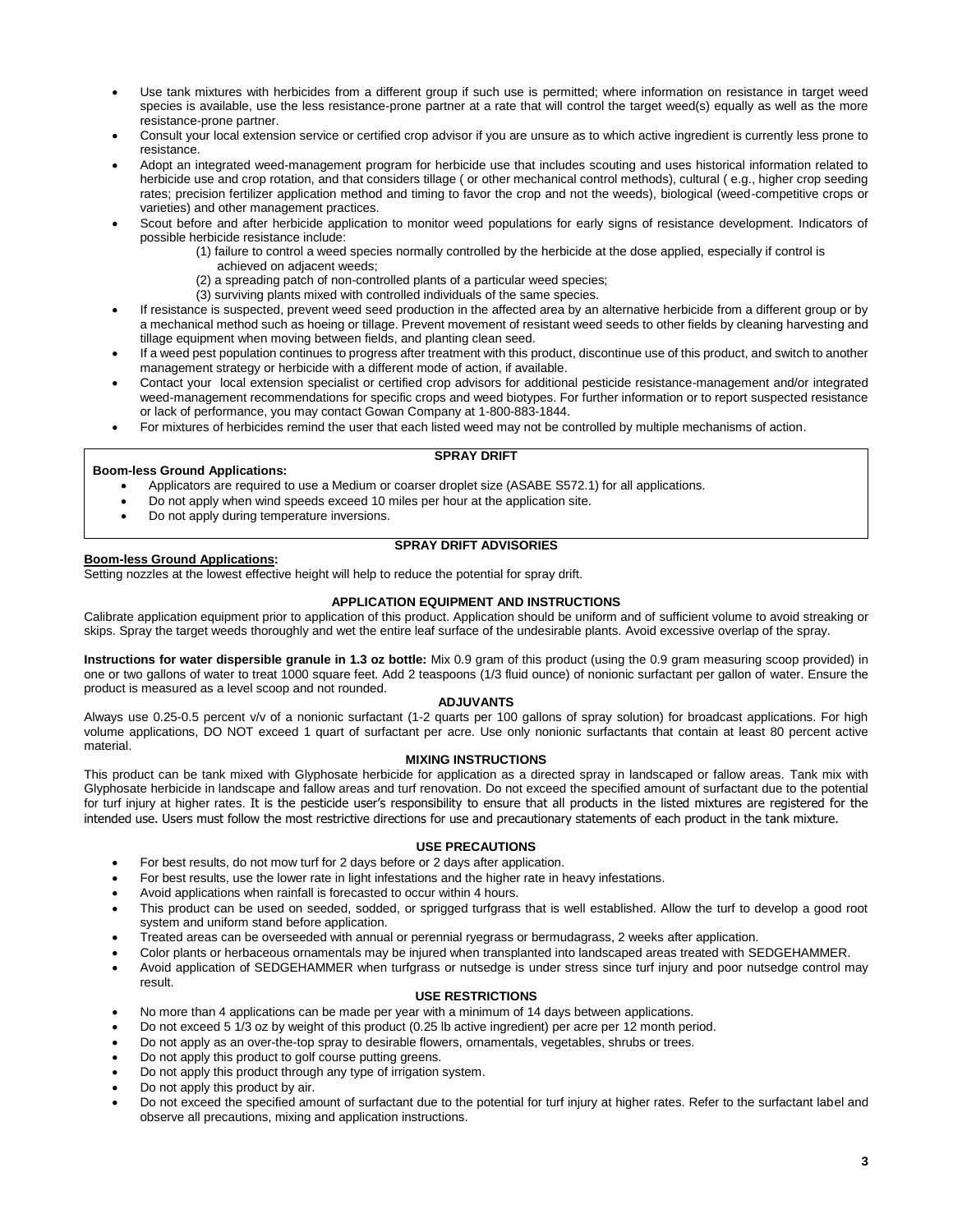#### **WEEDS CONTROLLED BY SEDGEHAMMER**  C = Control, S = Suppression, NA = No Activity

| <b>WEED SPECIES</b>                               | <b>POSTEMERGENT</b><br><b>ACTIVITY</b> | $\sigma$ – Control, $\sigma$ – Suppression, TVA – TVO Activity<br><b>WEED SPECIES</b> | <b>POSTEMERGENT</b><br><b>ACTIVITY</b> |  |
|---------------------------------------------------|----------------------------------------|---------------------------------------------------------------------------------------|----------------------------------------|--|
| Burcucumber<br>Sicyos angulatus                   | S                                      | Morningglory, tall & Ivyleaf<br>Ipomoea spp.                                          | S                                      |  |
| Cocklebur, common<br>Xanthium strumarium          | $\mathsf{C}$                           | Mustard, wild<br>Sinapis arvensis                                                     | $\mathsf{C}$                           |  |
| Corn Spurry<br>Spergula arvensis                  | $\mathsf{C}$                           | Nutsedge, yellow<br>Cyperus esculentus                                                |                                        |  |
| Flatsedge, rice<br>Cyperus iria                   | C                                      | Nutsedge, purple<br>Cyperus rotundus                                                  |                                        |  |
| Fleabane, Philadelphia<br>Erigeron philadelphicus | $\mathsf{C}$                           | Pigweed, redroot<br>Amarunthus retrofiexus                                            | C                                      |  |
| Galinsoga<br>Galinsoga                            | $\mathsf{C}$                           | Pigweed, smooth<br>Amaranthus hybridus                                                | $\mathsf{C}$                           |  |
| Groundsel, common<br>Senecio vulgaris             | <b>NA</b>                              | Pokeweed, common<br>Phytolacca Americana                                              | C                                      |  |
| Jimsonweed<br>Datura stramonium                   | <b>NA</b>                              | Purslane<br>Portulaca oleracea                                                        | <b>NA</b>                              |  |
| Kyllinga, annual<br>Kyllinga sesquiflorus         | $\mathsf{C}$                           | Radish, wild<br>Raphanus raphanistrum                                                 | $\mathsf{C}$                           |  |
| Kyllinga, green<br>Kyllinga breviflora            | $\mathsf{C}$                           | Ragweed, common<br>Ambrosia artemisiifolia                                            | $\mathsf{C}$                           |  |
| Kochia<br>Kochia scoparia                         | S                                      | Ragweed, giant<br>Ambrosia trifida                                                    | $\mathsf{C}$                           |  |
| Ladysthumb<br>Polygonum persicaria                | C                                      | Shepherds purse<br>Capsella bursa-pastoris                                            | S                                      |  |
| Lambsquarter, common<br>Chenopodium album         | <b>NA</b>                              | Smartweed, Pennsylvania<br>Polygonum pensylvanicum                                    | C                                      |  |
| Mallow, Venice<br><b>Hibiscus trionum</b>         | $\mathsf{C}$                           | Sunflower, common<br>Helianthus annuus                                                | C                                      |  |
| Milkweed, common<br>Asclepias syriaca             | S                                      | Velvetleaf<br>Abutilan theophrasti                                                    | $\mathsf{C}$                           |  |
| Milkweed, honeyvine<br>Ampelamus albidus          | S                                      |                                                                                       |                                        |  |

### **RATES AND TIMING OF APPLICATION**

| <b>CROP</b>                                                                                                                                                                 | <b>RATE OZ/A</b>                           | <b>DIRECTIONS FOR USE</b>                                                                                                                                                                                                                                                                                                                                                                                                                                                                                                                                                                                                    |
|-----------------------------------------------------------------------------------------------------------------------------------------------------------------------------|--------------------------------------------|------------------------------------------------------------------------------------------------------------------------------------------------------------------------------------------------------------------------------------------------------------------------------------------------------------------------------------------------------------------------------------------------------------------------------------------------------------------------------------------------------------------------------------------------------------------------------------------------------------------------------|
| <b>TURFGRASSES</b><br><b>INCLUDING COMMERCIAL AND</b><br><b>RESIDENTIAL TURFGRASS, GOLF</b><br>COURSES. ESTABLISHED LAWNS.<br>ORNAMENTAL TURFGRASS AND<br>LANDSCAPED AREAS) | $2/3 - 11/3$<br>$(0.031$ to 0.062 lb ai/A) | <b>Broadcast Applications:</b> Apply SEDGEHAMMER as a postemergence<br>spray at $2/3$ - 1 1/3 oz by weight of this product per acre $(0.031 - 0.062$ lb<br>ai/A) after nutsedge has reached the 3 - 8 leaf stage of growth, for control<br>of purple and yellow nutsedge and control and/or suppression of listed<br>broadleaf weeds found in established turfgrass.<br>A second treatment can be applied 6 - 10 weeks after the initial treatment.<br><b>Spot Treatments:</b><br>Mix 0.9 g of this product in 1 or 2 gal of water to treat 1000 sq ft. Add 2<br>tsp (1/3 fl oz) of nonionic surfactant per gallon of water. |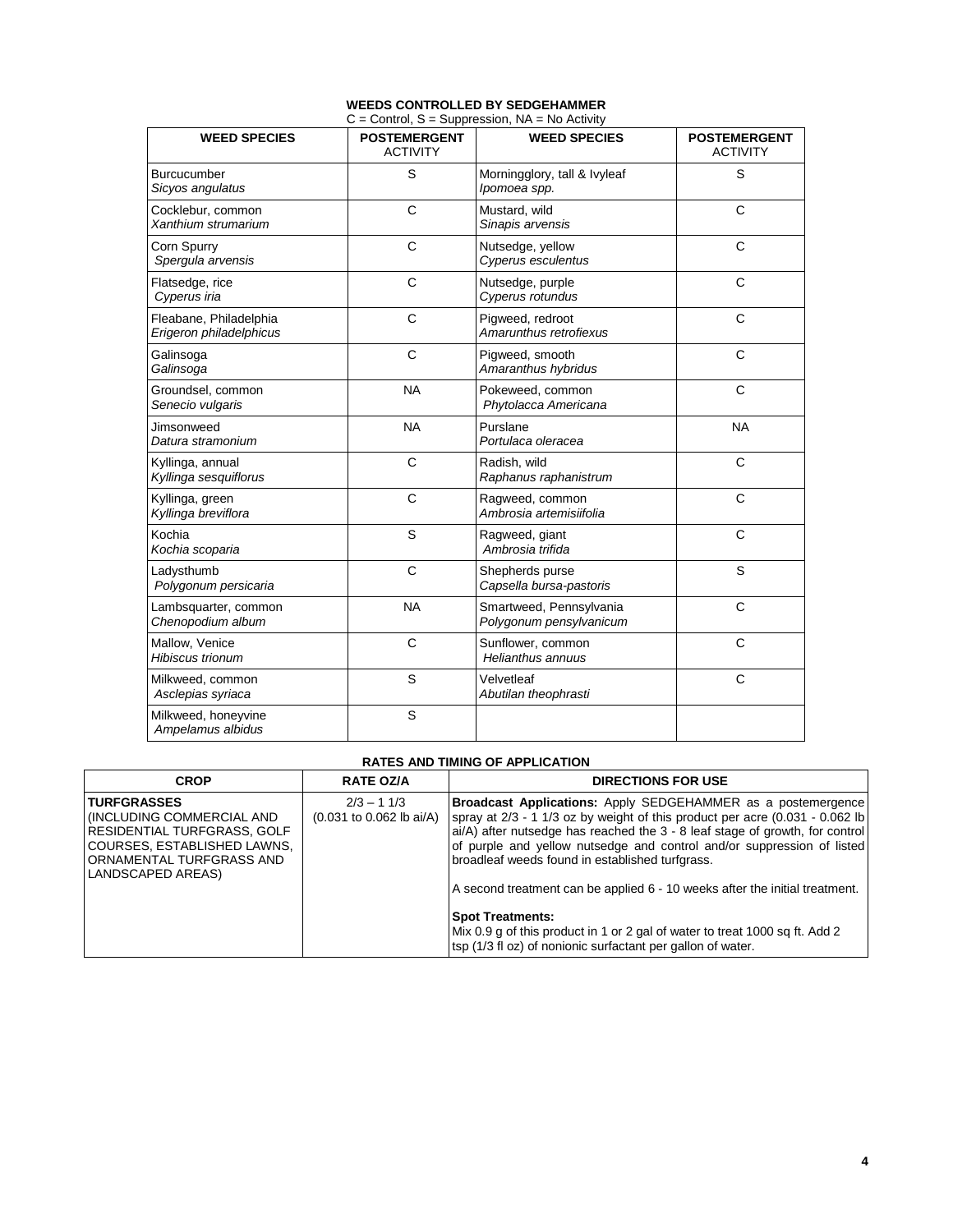|                                                                                               | When applied as directed under the conditions described, the following established turfgrasses are |                                               |                                                                                                                                                                                                                                                                                                                                                                                                      |                                                                                                                                                                                                                                                                                                                                                                                                                                                                            |  |                                         |  |
|-----------------------------------------------------------------------------------------------|----------------------------------------------------------------------------------------------------|-----------------------------------------------|------------------------------------------------------------------------------------------------------------------------------------------------------------------------------------------------------------------------------------------------------------------------------------------------------------------------------------------------------------------------------------------------------|----------------------------------------------------------------------------------------------------------------------------------------------------------------------------------------------------------------------------------------------------------------------------------------------------------------------------------------------------------------------------------------------------------------------------------------------------------------------------|--|-----------------------------------------|--|
|                                                                                               | tolerant to this product:                                                                          |                                               |                                                                                                                                                                                                                                                                                                                                                                                                      |                                                                                                                                                                                                                                                                                                                                                                                                                                                                            |  |                                         |  |
|                                                                                               | <b>Cool-Season Grasses</b>                                                                         |                                               |                                                                                                                                                                                                                                                                                                                                                                                                      |                                                                                                                                                                                                                                                                                                                                                                                                                                                                            |  |                                         |  |
|                                                                                               | Bentgrass, creeping                                                                                |                                               | (Agrostis stolonifera)                                                                                                                                                                                                                                                                                                                                                                               | Fescue, Fine<br>(Festuca arundinacea)                                                                                                                                                                                                                                                                                                                                                                                                                                      |  | Ryegrass, Perennial<br>(Lolium perenne) |  |
|                                                                                               |                                                                                                    | Bluegrass, Kentucky<br>(Poa pratensis)        |                                                                                                                                                                                                                                                                                                                                                                                                      | Fescue, tall<br>(Festuca arundinacea)                                                                                                                                                                                                                                                                                                                                                                                                                                      |  |                                         |  |
|                                                                                               |                                                                                                    |                                               |                                                                                                                                                                                                                                                                                                                                                                                                      | <b>Warm-Season Grasses</b>                                                                                                                                                                                                                                                                                                                                                                                                                                                 |  |                                         |  |
|                                                                                               |                                                                                                    | <b>Bahiagrass</b><br>(Paspalum notatum)       |                                                                                                                                                                                                                                                                                                                                                                                                      | Kikuyugrass<br>(Pennisetum clandestinum)                                                                                                                                                                                                                                                                                                                                                                                                                                   |  | Zoysiagrass<br>(Zoysia japonica)        |  |
|                                                                                               |                                                                                                    | Bermudagrass<br>(Cynodon dactylon)            |                                                                                                                                                                                                                                                                                                                                                                                                      | Seashore paspalum<br>(Paspalum vaginatum)                                                                                                                                                                                                                                                                                                                                                                                                                                  |  |                                         |  |
|                                                                                               |                                                                                                    | Centipedegrass<br>(Eremochloa<br>ophiuroides) |                                                                                                                                                                                                                                                                                                                                                                                                      | St. Augustine grass<br>(Stenotaphrum<br>secundatum)                                                                                                                                                                                                                                                                                                                                                                                                                        |  |                                         |  |
|                                                                                               |                                                                                                    |                                               |                                                                                                                                                                                                                                                                                                                                                                                                      |                                                                                                                                                                                                                                                                                                                                                                                                                                                                            |  |                                         |  |
| <b>ESTABLISHED WOODY</b><br><b>ORNAMENTALS IN LANDSCAPE</b><br><b>AREAS</b>                   | $2/3 - 11/3$<br>(0.031 to 0.062 lb ai/A)                                                           |                                               | Broadcast Applications: Apply SEDGEHAMMER as a postemergence<br>spray at 2/3 - 1 1/3 oz by weight of this product per acre (0.031 - 0.062 lb<br>ai/A) around any established woody ornamental species in landscaped<br>areas. This product will control purple and yellow nutsedge and control<br>and/or suppress listed broadleaf weeds (see weeds controlled chart for<br>additional information). |                                                                                                                                                                                                                                                                                                                                                                                                                                                                            |  |                                         |  |
|                                                                                               |                                                                                                    |                                               | <b>Spot Treatments:</b>                                                                                                                                                                                                                                                                                                                                                                              | A second treatment can be applied 6 to 10 weeks after the initial treatment.<br>Mix 0.9 g of this product in 1 or 2 gal of water to treat 1000 sq ft. Add 2 tsp<br>(1/3 fl oz) of nonionic surfactant per gallon of water.                                                                                                                                                                                                                                                 |  |                                         |  |
|                                                                                               |                                                                                                    |                                               |                                                                                                                                                                                                                                                                                                                                                                                                      | For transplanted woody ornamentals, allow 3 months after transplanting<br>before applying this product.                                                                                                                                                                                                                                                                                                                                                                    |  |                                         |  |
|                                                                                               |                                                                                                    |                                               |                                                                                                                                                                                                                                                                                                                                                                                                      | Avoid contact of this product to leaves of desirable plants since foliar injury,<br>discoloration or death may result.                                                                                                                                                                                                                                                                                                                                                     |  |                                         |  |
| <b>FALLOW AREAS</b>                                                                           | $2/3 - 11/3$<br>(0.031 to 0.062 lb ai/A)                                                           |                                               |                                                                                                                                                                                                                                                                                                                                                                                                      | Broadcast Applications: Apply SEDGEHAMMER as a postemergence<br>spray at 2/3 - 1 1/3 oz by weight of this product per acre (0.031 - 0.062 lb.<br>ai/A) to fallow areas prior to the establishment of turfgrass or woody<br>ornamental plants. This product will control purple and yellow nutsedge and<br>control and/or suppress listed broadleaf weeds (see weeds controlled chart<br>for additional information).                                                       |  |                                         |  |
|                                                                                               |                                                                                                    |                                               |                                                                                                                                                                                                                                                                                                                                                                                                      | A second treatment can be applied 6 to 10 weeks after the initial treatment.                                                                                                                                                                                                                                                                                                                                                                                               |  |                                         |  |
|                                                                                               |                                                                                                    |                                               | <b>Spot Treatments:</b>                                                                                                                                                                                                                                                                                                                                                                              | Mix 0.9 g of this product in 1 or 2 gal of water to treat 1000 sq ft. Add 2 tsp<br>(1/3 fl oz) of nonionic surfactant per gallon of water.<br>For Fallow areas, allow 4 weeks between applications and seeding or<br>sodding of turfgrass, or transplanting woody ornamentals.                                                                                                                                                                                             |  |                                         |  |
| <b>FENCE ROWS, FUEL STORAGE</b><br>AREAS, LUMBERYARDS, TANK<br><b>FARMS, RIGHT-OF WAY AND</b> | $2/3 - 11/3$<br>(0.031 to 0.062 lb ai/A)                                                           |                                               |                                                                                                                                                                                                                                                                                                                                                                                                      | <b>Broadcast Applications:</b> Apply SEDGEHAMMER as a postemergence<br>spray at 2/3 - 1 1/3 oz by weight of this product per acre (0.031 to 0.062 lb<br>ai/A) to roadsides and other industrial sites.                                                                                                                                                                                                                                                                     |  |                                         |  |
| <b>ROADSIDES</b>                                                                              |                                                                                                    |                                               |                                                                                                                                                                                                                                                                                                                                                                                                      | A second treatment can be applied 6 to 10 weeks after the initial treatment.                                                                                                                                                                                                                                                                                                                                                                                               |  |                                         |  |
|                                                                                               |                                                                                                    |                                               | <b>Spot Treatments:</b>                                                                                                                                                                                                                                                                                                                                                                              | Mix 0.9 g of this product in 1 or 2 gal of water to treat 1000 sq ft. Add 2 tsp<br>(1/3 fl oz) of nonionic surfactant per gallon of water.                                                                                                                                                                                                                                                                                                                                 |  |                                         |  |
|                                                                                               |                                                                                                    |                                               | information).<br>in the tank mixture.                                                                                                                                                                                                                                                                                                                                                                | This product will control purple and yellow nutsedge and control and/or<br>suppress listed broadleaf weeds (see weeds controlled chart for additional<br>NOTE: This product can be tank mixed with Glyphosate herbicide. It is the<br>pesticide user's responsibility to ensure that all products in the listed<br>mixtures are registered for the intended use. Users must follow the most<br>restrictive directions for use and precautionary statements of each product |  |                                         |  |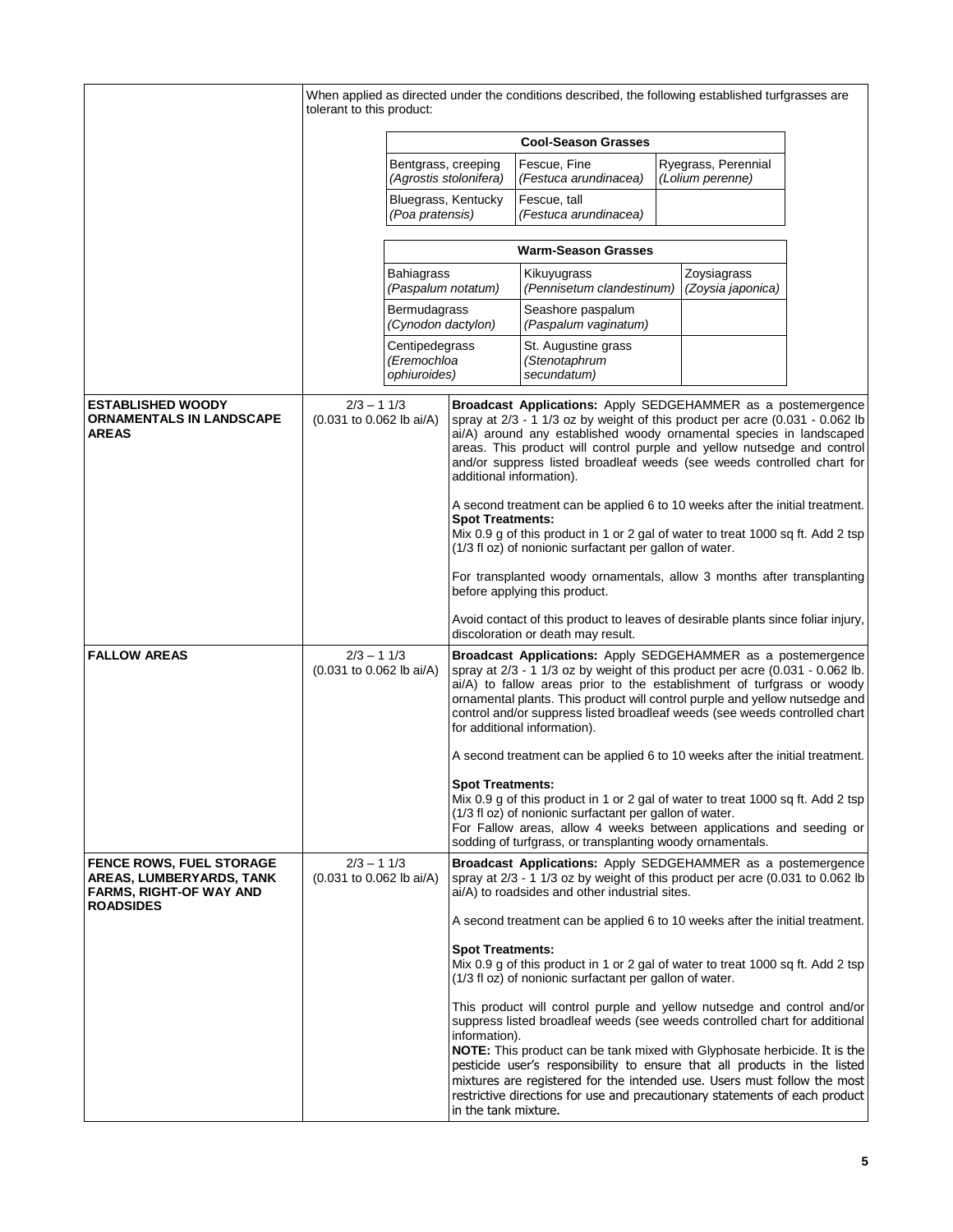|                                                                                                                                                                                                                                                  | 22/3<br>$(0.125$ lb ai/A)                | FOR CONTROL OF HORSETAIL (Equisetum arvense).<br>Apply SEDGEHAMMER as a postemergence at 2 2/3 oz by weight of this<br>product per acre (0.125 lb ai/A) after horsetail has leafed out. This rate of<br>product will control horsetail that is less than 6 inches tall and suppress<br>horsetail that is greater than 6 inches tall.<br>Herbicide symptoms are likely to show within 2 weeks as a necrotic ring at<br>the base of the plant, even though the leaves and stems remain green and<br>a deep leathery green in color.                                                                                                                                                        |
|--------------------------------------------------------------------------------------------------------------------------------------------------------------------------------------------------------------------------------------------------|------------------------------------------|------------------------------------------------------------------------------------------------------------------------------------------------------------------------------------------------------------------------------------------------------------------------------------------------------------------------------------------------------------------------------------------------------------------------------------------------------------------------------------------------------------------------------------------------------------------------------------------------------------------------------------------------------------------------------------------|
| <b>OTHER NON-CROP SITES</b><br><b>INCLUDING AIRPORTS.</b><br>CAMPGROUNDS, CEMETERIES,<br><b>FAIRGROUNDS, PUBLIC</b><br><b>RECREATION AREAS, RACE</b><br>TRACKS, RESIDENTIAL<br>PROPERTY, SCHOOL GROUNDS,<br>SPORTS FIELDS, AND TENNIS<br>COURTS) | $2/3 - 11/3$<br>(0.031 to 0.062 lb ai/A) | <b>Broadcast Applications:</b> Apply SEDGEHAMMER as a postemergence<br>spray at 2/3 - 1 1/3 oz by weight of this product per acre (0.031 to 0.062 lb<br>ai/A) after nutsedge has reached the 3 to 8 leaf stage of growth to other non-<br>crop sites. This product will control purple and yellow nutsedge and control<br>and/or suppress listed broadleaf weeds (see weeds controlled chart for<br>additional information).<br>A second treatment can be applied 6 to 10 weeks after the initial treatment.<br><b>Spot Treatments:</b><br>Mix 0.9 g of this product in 1 or 2 gal of water to treat 1000 sq ft. Add 2 tsp<br>(1/3 fl oz) of nonionic surfactant per gallon of water.    |
| <b>SOD OR TURF SEED FARMS</b>                                                                                                                                                                                                                    | $2/3 - 11/3$<br>(0.031 to 0.062 lb ai/A) | <b>Broadcast Applications:</b> Apply SEDGEHAMMER as a postemergence<br>spray at $2/3$ - 1 1/3 oz by weight of this product per acre (0.031 to 0.062 lb<br>ai/A) after nutsedge has reached the 3 to 8 leaf stage of growth to sod or<br>turf seed farms. This product will control purple and yellow nutsedge and<br>control and/or suppress listed broadleaf weeds (see weeds controlled chart<br>for additional information).<br>A second treatment can be applied 6 to 10 weeks after the initial treatment.<br><b>Spot Treatments:</b><br>Mix 0.9 g of this product in 1 or 2 gal of water to treat 1000 sq ft. Add 2 tsp<br>(1/3 fl oz) of nonionic surfactant per gallon of water. |

# **STORAGE AND DISPOSAL**

Do not contaminate water, food, or feed by storage or disposal.

PESTICIDE STORAGE: Store under cool, dry conditions (below 120°F). Do not store under moist conditions.

PESTICIDE DISPOSAL: Wastes resulting from the use of this product that cannot be used or chemically reprocessed must be disposed of in a landfill approved for pesticide disposal or in accordance with applicable Federal, state, or local procedures, or in such other method as approved under those procedures.

Emptied container retains vapor and product residue. Observe all labeled safeguards until container is destroyed.

## **CONTAINER HANDLING:**

### **INSTRUCTIONS FOR WATER DISPERSIBLE GRANULE IN 1.3 OUNCE BOTTLE:**

Nonrefillable container. Do not reuse or refill this container. Triple rinse container promptly after emptying. Triple rinse as follows: Empty the remaining contents into application equipment or a mix tank. Fill the container 1/4 full with water and recap. Shake for 10 seconds. Pour rinsate into application equipment or a mix tank or store rinsate for later use or disposal. Drain for 10 seconds after the flow begins to drip. Repeat this procedure two more times. Then offer for recycling if available, or puncture and dispose of in a sanitary landfill or by incineration. Do not burn unless allowed by state and local ordinances.

**DISPOSAL AUTHORITIES**: If none of the foregoing procedures is permitted by state and local authorities, then contact your State Pesticide or Environmental control Agency, or your local Hazardous Waste Disposal office, or the Hazardous Waste Representative at the nearest EPA Regional Office for guidance.

#### **FOR 24-HOUR EMERGENCY ASSISTANCE (SPILL, LEAK OR FIRE), CALL CHEMTREC® (800) 424-9300. For more product information, call toll-free 1-800-883-1844.**

### **NOTICE OF CONDITIONS OF SALE AND WARRANTY AND LIABILITY LIMITATIONS**

Important: Read the entire Directions for Use and Notice of Conditions of Sale and Warranty and Liability Limitations before using this product. If terms are not acceptable return the unopened container for a full refund.

Our directions for use of this product are based on tests believed to be reliable. However, it is impossible to eliminate all risk associated with the use of this product. Crop injury, inadequate performance, or other unintended consequences may result due to soil or weather conditions, off target movement, presence of other materials, method of use or application, and other factors, all of which are beyond the control of Gowan Company. All such risks shall be assumed by the Buyer and User.

Gowan Company warrants that this product conforms to the specifications on the label when used in strict conformance with Direction for Use, subject to the above stated risk limitations. TO THE EXTENT CONSISENT WITH APPLICABLE LAW, GOWAN COMPANY MAKES NO OTHER EXPRESS OR IMPLIED WARRANTY OF MERCHANTABILITY OR FITNESS FOR A PARTICULAR PURPOSE NOR ANY OTHER EXPRESS OR IMPLIED WARRANTY.